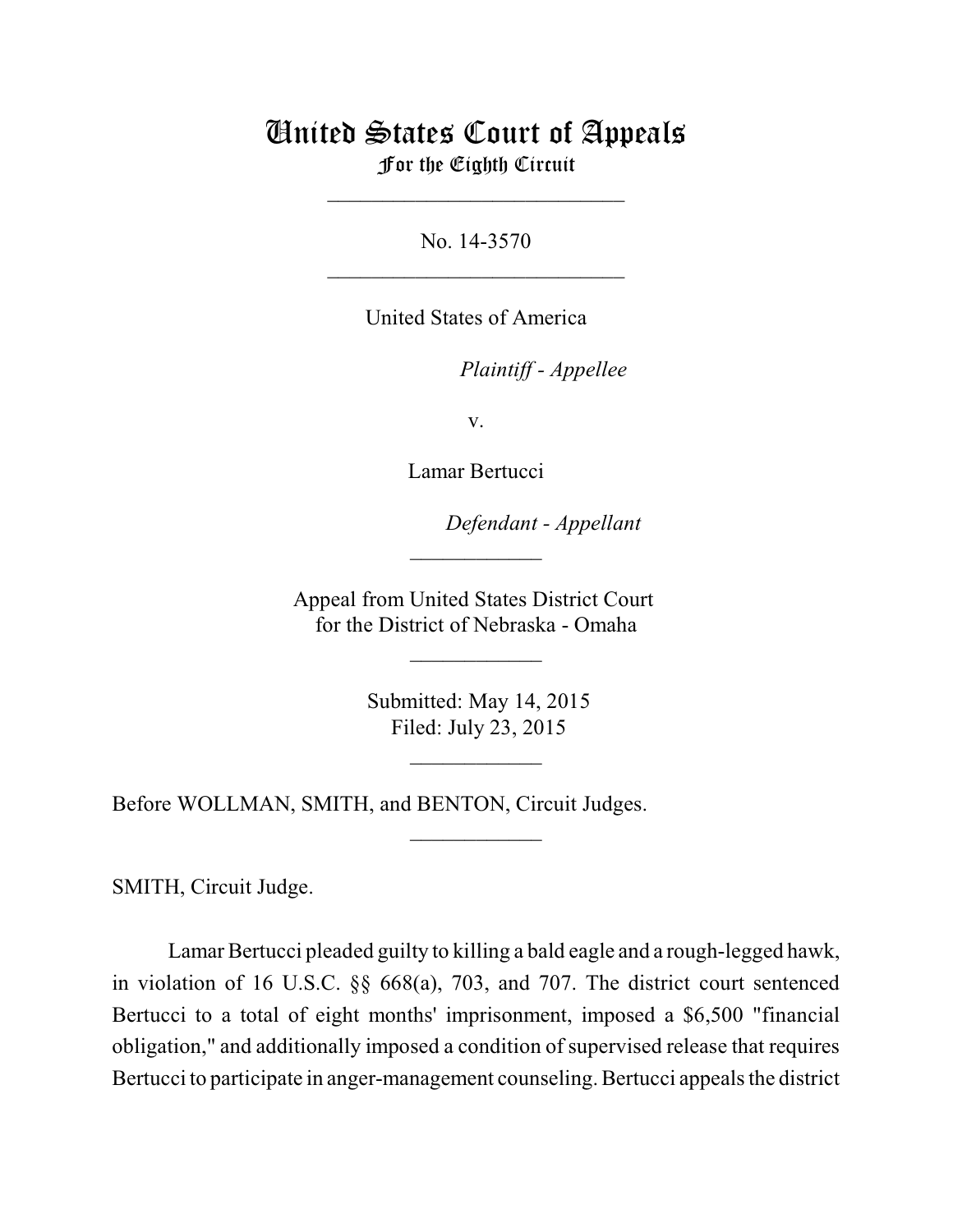court's sentencing decisions, arguing that the district court procedurally erred in its application of the Guidelines, lacked authority to issue the "financial obligation," and abused its discretion by requiring anger-management counseling. For the reasons stated herein, we vacate Bertucci's sentence and remand for resentencing.

#### I. *Background*

In early 2014, a grand jury returned an indictment against Bertucci charging him with shooting and killing a bald eagle and a rough-legged hawk, in violation of 16 U.S.C. §§ 668(a), 703, and 707. Bertucci pleaded guilty to the offenses, and the district court ordered the preparation of a presentence investigation report (PSR).

The PSR concluded that Bertucci had a criminal history score of two and that his total offense level wasten. The PSR incorporated a four-level enhancement under Guidelines  $\S$   $\S$   $2Q$ 2.1(b)(3)(A)(ii) and  $2B1.1(b)(1)(C)$  on the basis that the total "loss" amounts for the eagle and hawk exceeded  $$10,000$  but did not exceed  $$30,000$ .<sup>1</sup> The PSR also incorporated a two-level enhancement under Guideline § 2Q2.1(b)(1)(B) for a "pattern of similar violations" because Bertucci was convicted in 2009 for possession of bald eagle feathers, in violation of § 668(a). In discussing Bertucci's alleged prior criminal conduct, the PSR also included several paragraphs focusing on previous assaults that Bertucci had allegedly committed.

Bertucci objected to both enhancements, as well asto the allegations of assault. Bertucci's objections focused on the PSR's allegedly erroneous \$10,000 valuation of the bald eagle. In that regard, Bertucci emphasized that both the government *and* the district court had adopted a mere \$2,000 valuation for bald eagles in the 2009 prosecutions of both him and his brother. Bertucci also focused on the PSR's allegations of assault, which Bertucci asserted were factually baseless. As Bertucci

<sup>&</sup>lt;sup>1</sup>The PSR assessed the replacement cost for the bald eagle at \$10,000 and the replacement cost for the hawk at \$1,750.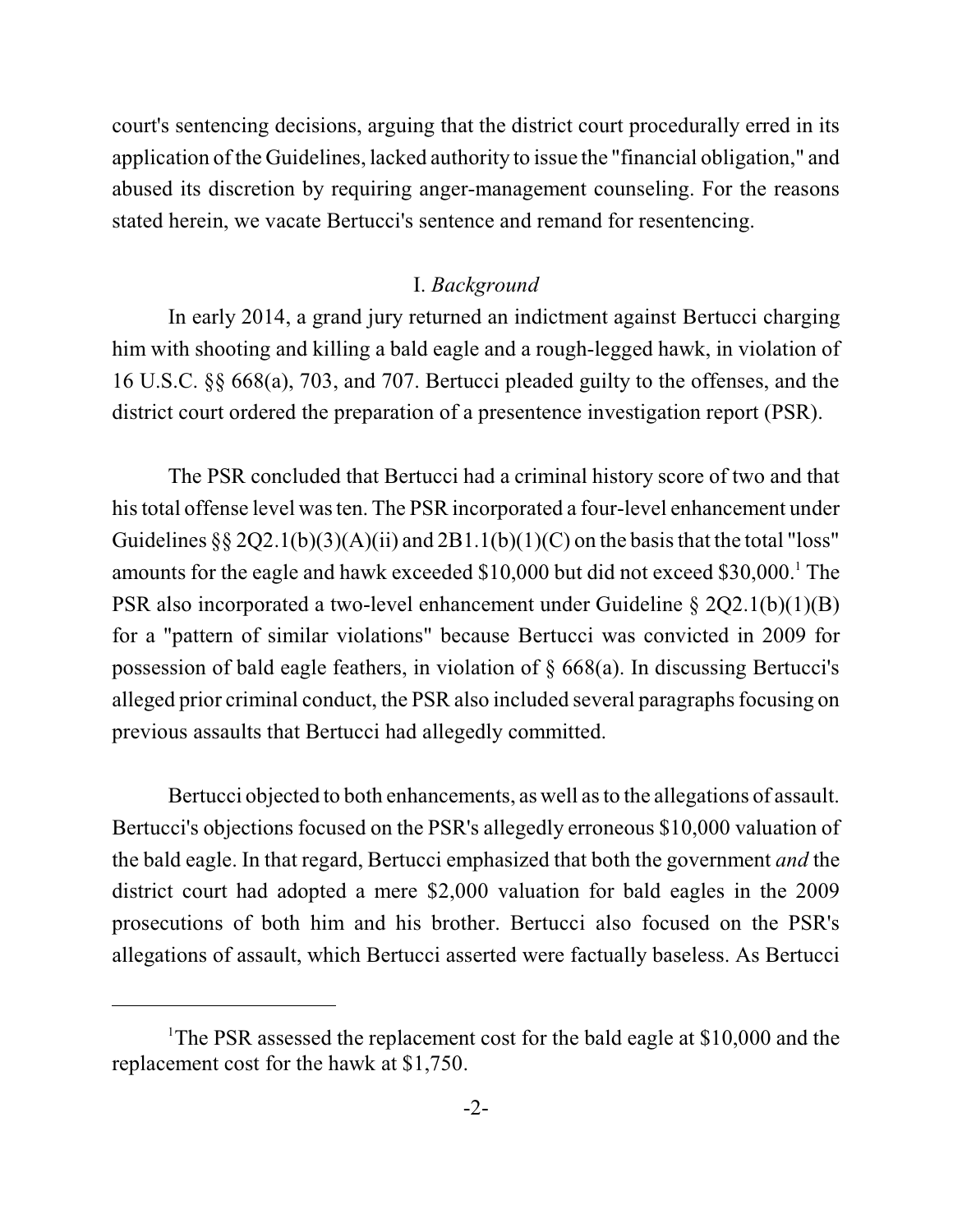noted in his objections, charges relating to the assault allegations were either dismissed or never filed at all.

The district court ultimately denied Bertucci's objections and sentenced him to a total of eight months' imprisonment with one year of supervised release. The court imposed a special condition of supervised release that requires Bertucci to "attend, successfully complete, and pay for any diagnostic evaluations and treatment or counseling programs for anger management [to include a domestic violence component or a batterer's awareness programas deemed necessary] as directed by the probation officer." (Emphasis omitted.) In addition, the court imposed a "financial obligation" on Bertucci "in the amount of \$5000.00 for the eagle and \$1500.00 for the hawk for a total amount of \$6500.00."

#### II. *Discussion*

Bertucci argues on appeal that the district court committed multiple procedural errors with respect to its application of the Guidelines. Bertucci also argues that the \$6,500 "financial obligation" was, in reality, an order for restitution, which the district court lacked authority to order in this case. Finally, Bertucci argues that the district court had an insufficient factual basis to require anger-management counseling.

In reviewing Bertucci's sentence, we "must first ensure that the district court committed no significant procedural error, such asfailing to calculate (or improperly calculating) the Guidelines range." *Gall v. United State*s, 552 U.S. 38, 51 (2007). If the district court committed no procedural error, we then "consider the substantive reasonableness of the sentence imposed under an abuse-of-discretion standard." *Id.* Similarly, "[w]e review the district court's imposition of the terms and conditions of supervised release for an abuse of discretion." *United States v. Boston*, 494 F.3d 660, 667 (8th Cir. 2007) (citing *United States v. Heidebur*, 417 F.3d 1002, 1004 (8th Cir. 2005)).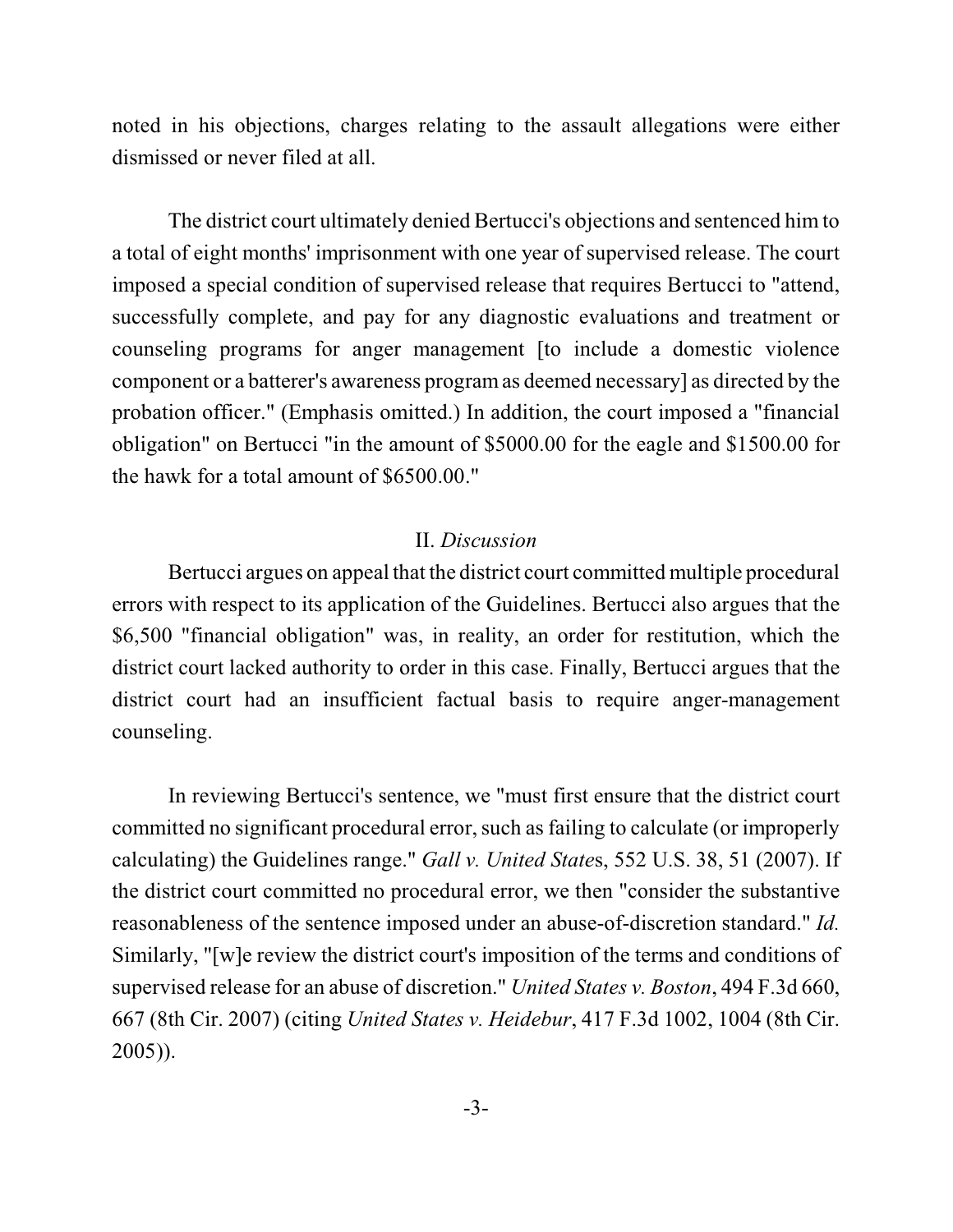# A. *Guidelines*

Bertucci argues that the district court erred by adopting "a flawed valuation process" to value the eagle at \$10,000 and the hawk at \$1,750. As a result of the district court's valuations, it applied a four-level sentence enhancement under §§ 2Q2.1(b)(3)(A)(ii) and 2B1.1(b)(1)(C), which jointly prescribe a four-level enhancement for offenses involving wildlife with a "market value" exceeding \$10,000.

Critically, with respect to the "market value" of the wildlife, Application Note 4 to § 2Q2.1 clarifies that:

When information is reasonably available, "market value" . . . shall be based on the fair-market retail price. Where the fair-market retail price is difficult to ascertain, the court may make a *reasonable estimate* using any *reliable information*, such as the reasonable replacement or restitution cost or the acquisition and preservation (e.g., taxidermy) cost.

(Emphasis added.) Thus, even assuming there was no "reasonably available" information to determine the "fair-market retail price" of the bald eagle and roughlegged hawk (which the district court implicitly found), substitute estimates must nevertheless be "reasonable" and based on "reliable information." With this procedural safeguard in mind, we now analyze the reliability of the valuation-related evidence in the record before us.

As Bertucci emphasizes on appeal, the United States Fish and Wildlife Service has prepared a Fish, Wildlife & Plant Valuation Table ("Valuation Table") that identifies the "replacement value" of eagles as  $$2,500^2$  and the "replacement value" of hawks as \$350. Notably, the District of Nebraska (the district court in this case)

 $2^2$ At the time Bertucci was prosecuted in 2009, the then-current version of the Valuation Table identified the replacement value of eagles as \$2,000.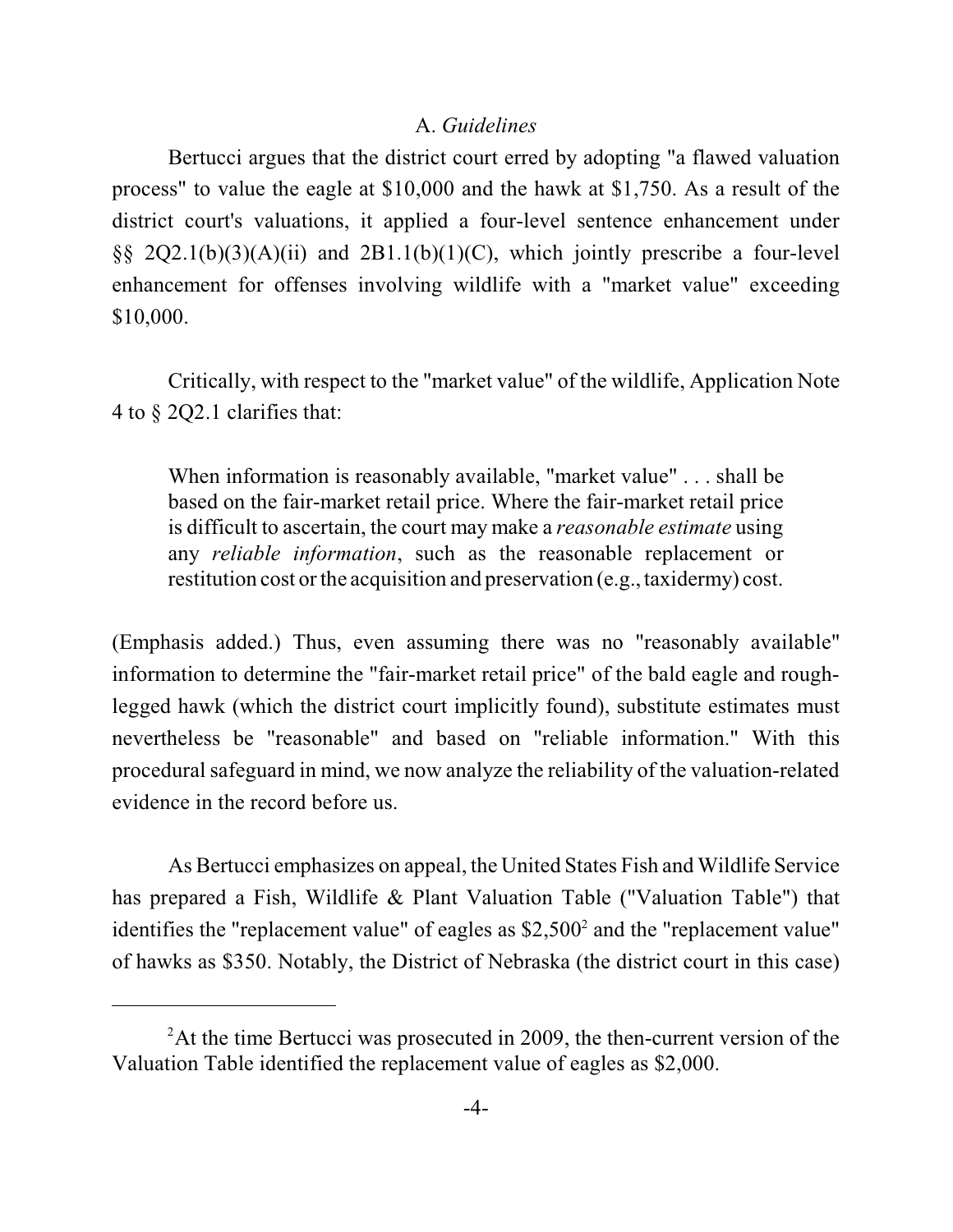has specifically adopted the Valuation Table to establish the replacement values of various types of birds—including eagles and hawks. *See* D. Neb. General Order 05- 01, Sched. D at 20.<sup>3</sup> Furthermore, both the district court *and* the government have relied on the Valuation Table to specifically value bald eagles; in 2009, for instance, they used the Valuation Table to value bald eagles in prosecutions against Bertucci and his brother.

The government has failed to explain how the value of eagles could have *quintupled* between 2009 (when the government and court adopted the Valuation Table's then-current valuation of \$2,000) and 2014 (when the government initiated this prosecution). To the contrary, Ellen Goeckler, a Special Agent with the United States Fish and Wildlife Service who testified at the sentencing hearing, acknowledged that bald eagles were recently "taken off the endangered species list" and that we can properly "assume that their populations are growing."

Nevertheless, instead of once again relying on the Valuation Table, both the PSR and court chose to rely on valuations found in an affidavit submitted by Edward Clark, Jr., President of the Wildlife Center of Virginia. Clark's affidavit, in sum, concludes that the "reasonable replacement costs" for bald eagles and rough-legged hawks are \$10,000 and \$1,750, respectively.

Clark's valuations, of course, differ drastically from both valuations in the Valuation Table and valuations that the government and district court have adopted in similar cases. But these wide discrepancies are not the only issues that cast doubt

<sup>&</sup>lt;sup>3</sup>We also note that various federal courts have adopted wildlife and plant valuation tables containing numberssimilar to those in the Valuation Table. *See, e.g.*, E.D. Tex. General Order 01-02, Exh. B., App. A at 21 (\$1,000 for eagles; \$500 for hawks); W.D. La. Standing Order 1.846 at 16 (\$1,000 for eagles; \$250 for hawks); W.D. Tex. Rule CR-58(c), Exh. C, App. A at A-2 (\$1,000 for eagles; \$500 for hawks).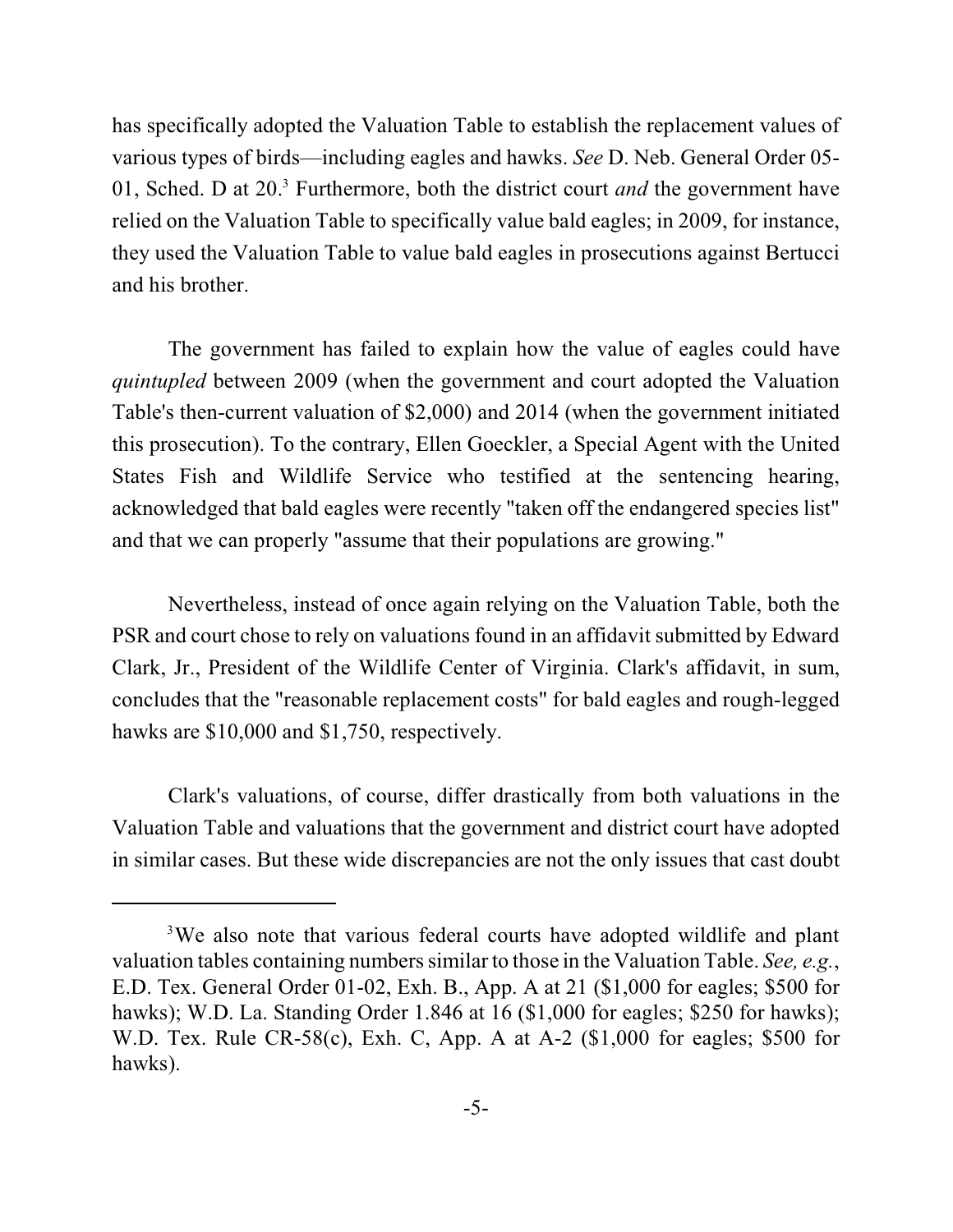on the affidavit's reliability; indeed, a careful examination of the affidavit reveals additional infirmities. For instance, the affidavit itself suggests that Clark may have structured his analysis and inflated his valuations to comport with his own beliefs that, as a legal policy matter, a bird's replacement value should be deemed to exceed the bird's average rehabilitation costs. As Clark averred:

In considering replacement cost within the context of illegal activity, I feel strongly that the ultimate determination of that cost should not inadvertently create an incentive to kill the affected birds rather than to simply displace or injure them. . . .

*Therefore*, even in the absence of a comparable market value or propagation cost upon which to base the replacement value of dead birds, a determination ofreasonable restitution payments can be reached by *beginning* with the average cost to properly care for, rehabilitate and release to the wild an individual bird of the affected species . . . . *Then*, this cost basis can be adjusted to account for [other] factors . . . .

(Emphasis added.) Of course, Clark may be right that ensuring replacement costs generally exceed average rehabilitation costs constitutes good policy. But his proper role in submitting the affidavit was limited to assessing the true valuation of the eagle and hawk per the Guidelines—not assessing what valuations would constitute sound legal policy. *See* § 2Q2.1(b)(3)(A).

We also note that, after making the above policy statement, Clark's affidavit discusses assorted numbers ranging from a mere \$475 (the purported market price of a kestrel in Great Britain) all the way up to \$50,000 (the estimated price to propagate and release a CaliforniaCondor) before "subjectively factoring in" eagles' and hawks' "scarcity" and "role[s] in the ecosystem" to arrive at his final estimated "replacement costs." Critically, much of the information contained in his analysis is derived from Clark's alleged conversations with third parties. Certain of these conversations occurred more than two decades ago. We further note that the affidavit leaves unclear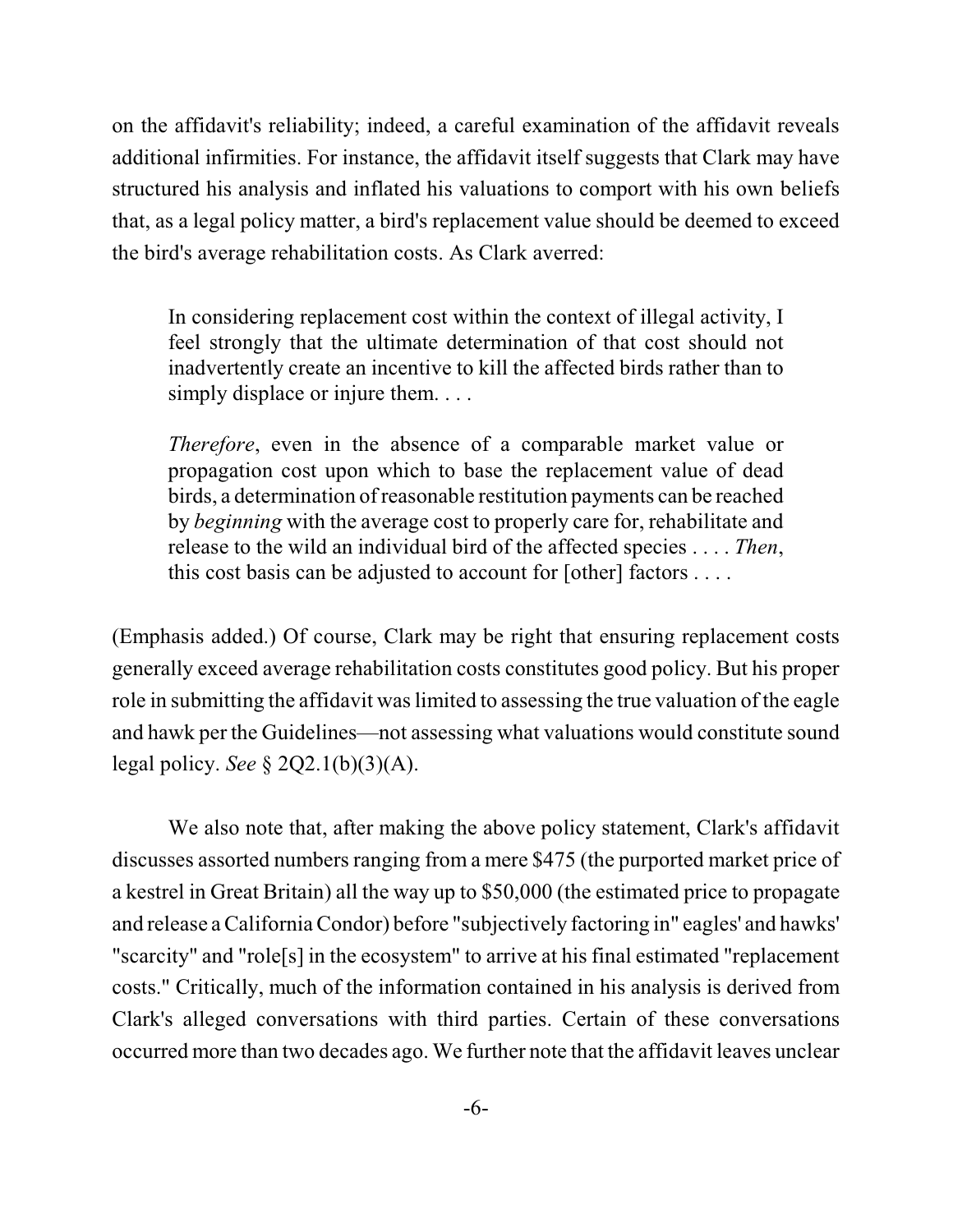whether Clark was *even present* at certain of the exchanges, making it impossible to discern, for instance, how Clark learned of the information or how reliable the information is. $4$ 

In light of the foregoing considerations, Clark's valuations (adopted by the government) do not constitute sufficiently reliable evidence to justify the new and dramatically increased eagle and hawk valuations proffered in this case.<sup>5</sup> See U.S.S.G. § 2Q2.1 cmt. n.4.

## B. *Financial Obligation*

Whether the district court erred in imposing the \$6,500 "financial obligation" depends on whether that obligation is properly understood as restitution or a fine. Indeed, it is undisputed on appeal that the court had authority to issue a fine; however, the court generally did *not* have authority to order restitution for Bertucci's offenses.<sup>6</sup> See 18 U.S.C. §§ 3663 and 3663A (authorizing restitution for various crimes but not for violations of 16 U.S.C. §§ 668(a), 703, or 707); *United States v.*

 ${}^{5}$ Because we vacate Bertucci's sentence, we need not address his arguments about a two-level pattern enhancement and the court's discussion of the Guidelines during sentencing.

 ${}^{6}$ Of course, the district court had authority to order restitution either as a condition of probation, *see* 18 U.S.C. § 3563(b)(2), or as a condition of supervised release, *see* 18 U.S.C. § 3583(d), but chose neither option in this case. We also note that in *United States v. Oliver*, this court affirmed a district court's sentence of "two years probation and \$5,000 restitution" for the defendant's violations of 16 U.S.C. § 668(a). *See* 255 F.3d 588, 589 (8th Cir. 2001) (per curiam). *Oliver* is inapposite here, however, given that the defendant in *Oliver* did *not* challenge the district court's authority to order restitution and we therefore did not address the issue.

<sup>&</sup>lt;sup>4</sup>Indeed, in contrast with the affidavit's description of a 1988 conversation in which Clark specifies "I spoke" with the third party, Clark avoids making such affirmative representations with respect to 2006 conversations and does not even represent that he witnessed the conversations.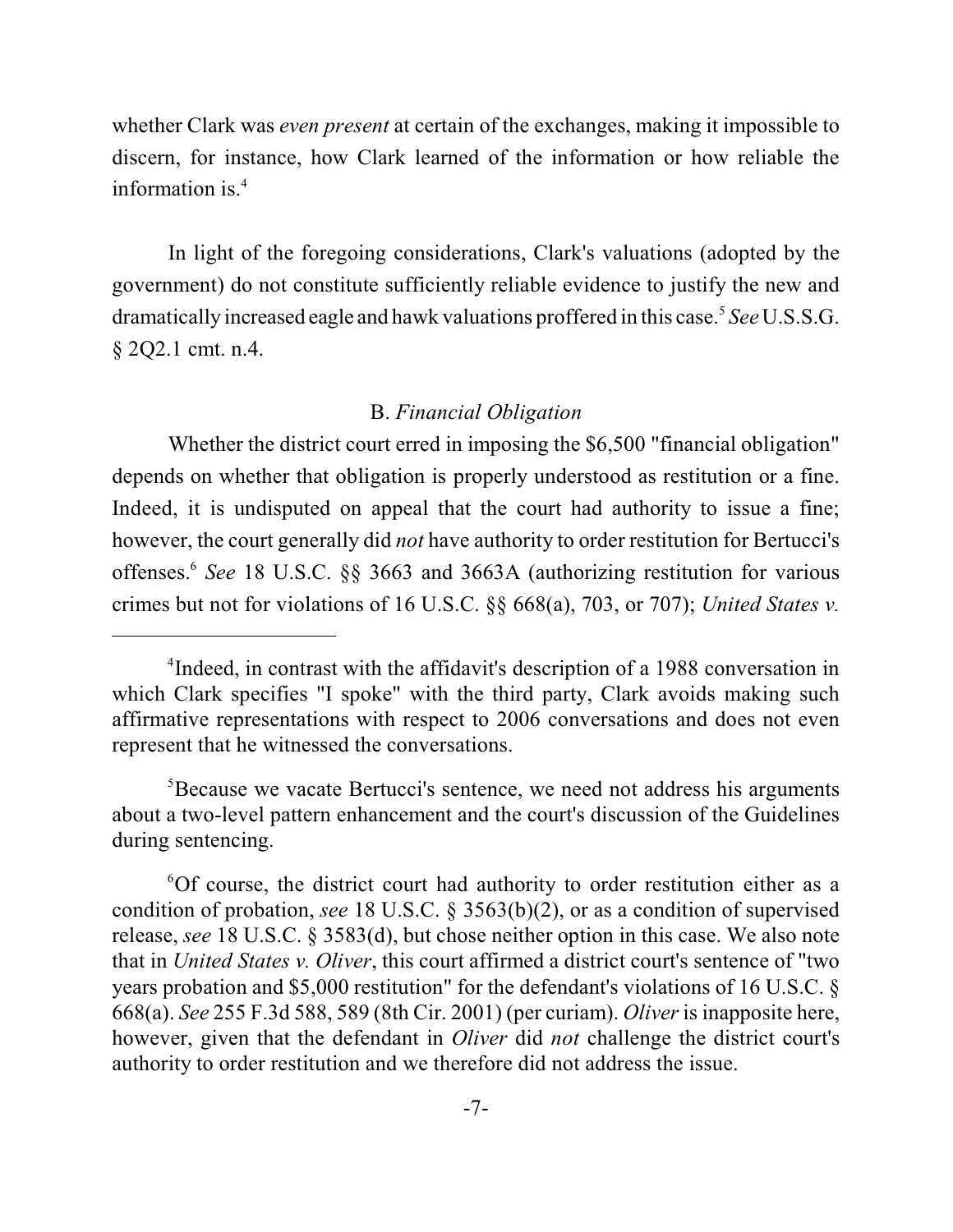*Love*, 431 F.3d 477, 479 (5th Cir. 2005) ("A federal court cannot order restitution 'except when authorized by statute.'" (quoting *United States v. Bok*, 156 F.3d 157, 166 (2d Cir. 1998)).

In analyzing whether the "financial obligation" is tantamount to either restitution or a fine, we note at the outset that:

"If the oral sentence is ambiguous, our task is to discern the court's intent." [*United States v. Olson*, 716 F.3d 1052, 1056 (8th Cir. 2013)]. If we find such an ambiguity, then we look to "'the entire sentencing pronouncement,' including the written record," to determine the district court's intent. *Id.* [(quoting *United States v. Buck*, 661 F.3d 364, 374 (8th Cir. 2011)).] "There is no dispute that ambiguities in the sentence pronouncement are to be construed in favor of the defendant." *Buck*, 661 F.3d at 374 (quotation omitted).

*United States v. Thomas*, 757 F.3d 806, 809 (8th Cir.) (per curiam), *as corrected* (July 8, 2014).

A close examination of the sentencing hearing transcript reveals that the court intended to order restitution—not a fine. We note, for instance, that the government specifically requested during the hearing that the court impose "some restitution in this case." Shortly thereafter, when the court announced Bertucci's sentence, the court specified that the "financial obligation" was "*[i]n lieu of a fine*." (Emphasis added.) And, although the court later referred to the financial obligation in passing as a "fine," the court further characterized the financial obligation as an "assessment for the loss of the eagle and the hawk"—"in the amount of \$5,000 as far as the eagle is concerned and \$1500 as far as the hawk is concerned."

The government is correct that the court later characterized the financial obligation as a "fine" in its written judgment. Nevertheless, as the government also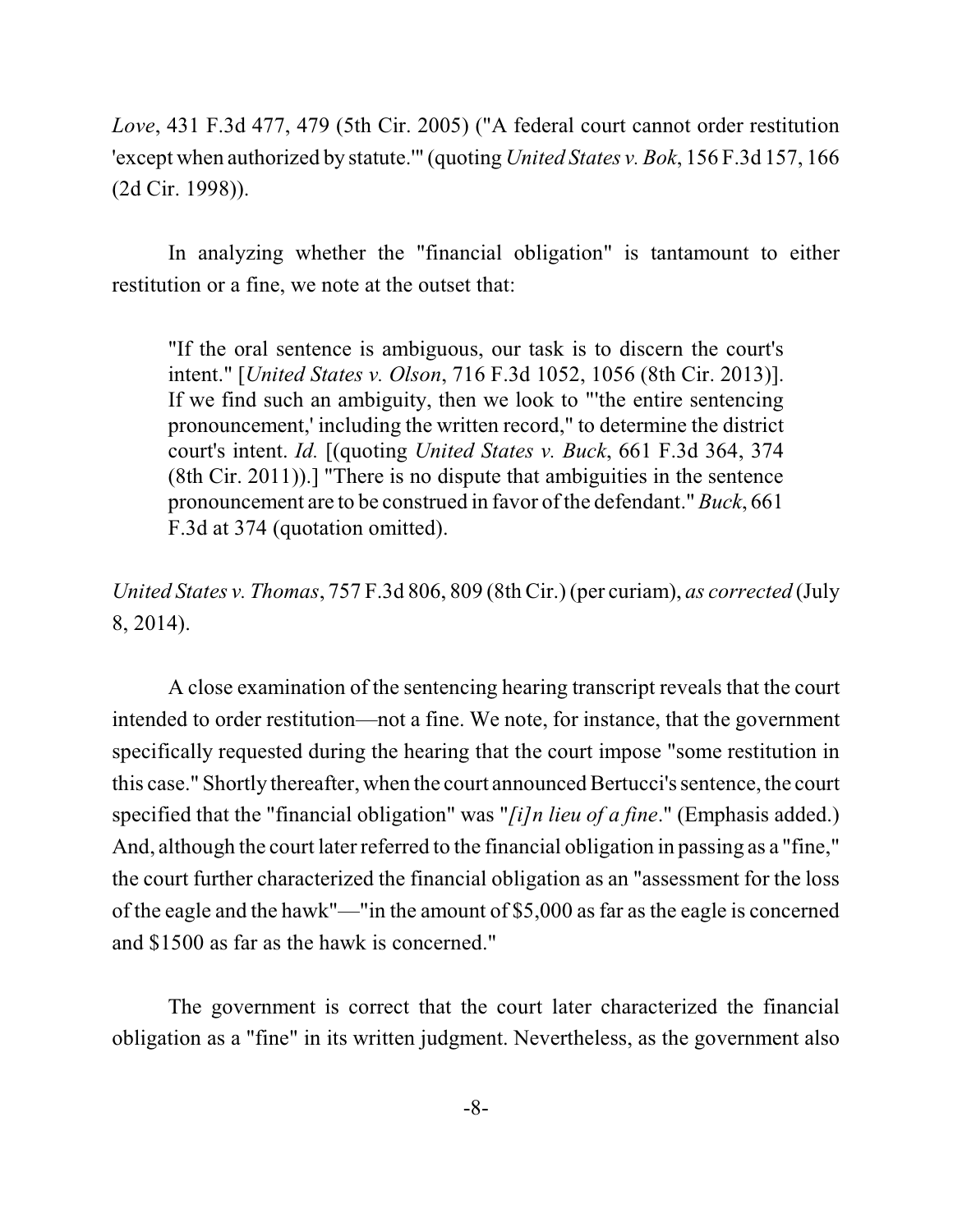concedes, "when an oral sentence and the written judgment conflict, the oral sentence controls." *United States v. Mayo*, 642 F.3d 628, 633 (8th Cir. 2011) (per curiam) (citing *United States v. Foster*, 514 F.3d 821, 825 (8th Cir. 2008)).

Consequently, we hold that the "financial obligation" is, in fact, restitution, which the court lacked authority to order in the context of the specific charges filed in this case.<sup>7</sup> We note, however, that "the district court may consider" on remand whether to order "restitution as a condition of[Bertucci]'s supervised release." *United States v. Dean*, 64 F.3d 660, 1995 WL 493006, at \*4 (4th Cir. Aug. 18, 1995) (per curiam).<sup>8</sup>

 $T$ The government additionally contends that we should apply the deferential plain-error standard of review to affirm the district court's decision. After all, according to the government, Bertucci did not argue during the sentencing hearing that the court lacked statutory authority to impose restitution in this case. Bertucci *did* argue, among other things, that the court could not "provide restitution to nature." Nevertheless, even if plain error review governed our analysis of this issue, we would find that the court committed plain error by issuing restitution without authority to do so. *See United States v. Poitra*, 648 F.3d 884, 887 (8th Cir. 2011) ("To obtain relief under a plain-error standard of review, the party seeking relief must show that there was an error, the error is clear or obvious under current law, the error affected the party's substantial rights, and the error seriously affects the fairness, integrity, or public reputation of judicial proceedings." (citing *United States v. Curry*, 627 F.3d 312, 314–15 (8th Cir. 2010) (per curiam)); *United States v. Clark*, 274 F.3d 1325, 1328–29 (11th Cir. 2001) (per curiam) (holding that a district court committed plain error by imposing a sentence in contravention of statutory requirements); *United States v. Barajas-Nunez*, 91 F.3d 826, 833 (6th Cir. 1996) ("Permitting sentencing courts to disregard governing law would diminish the integrity and public reputation of the judicial system.").

<sup>&</sup>lt;sup>8</sup>We further note that, if the district court chooses to order restitution as a condition of supervised release, the court may rely on the Valuation Table to determine the replacement values of the eagle and the hawk.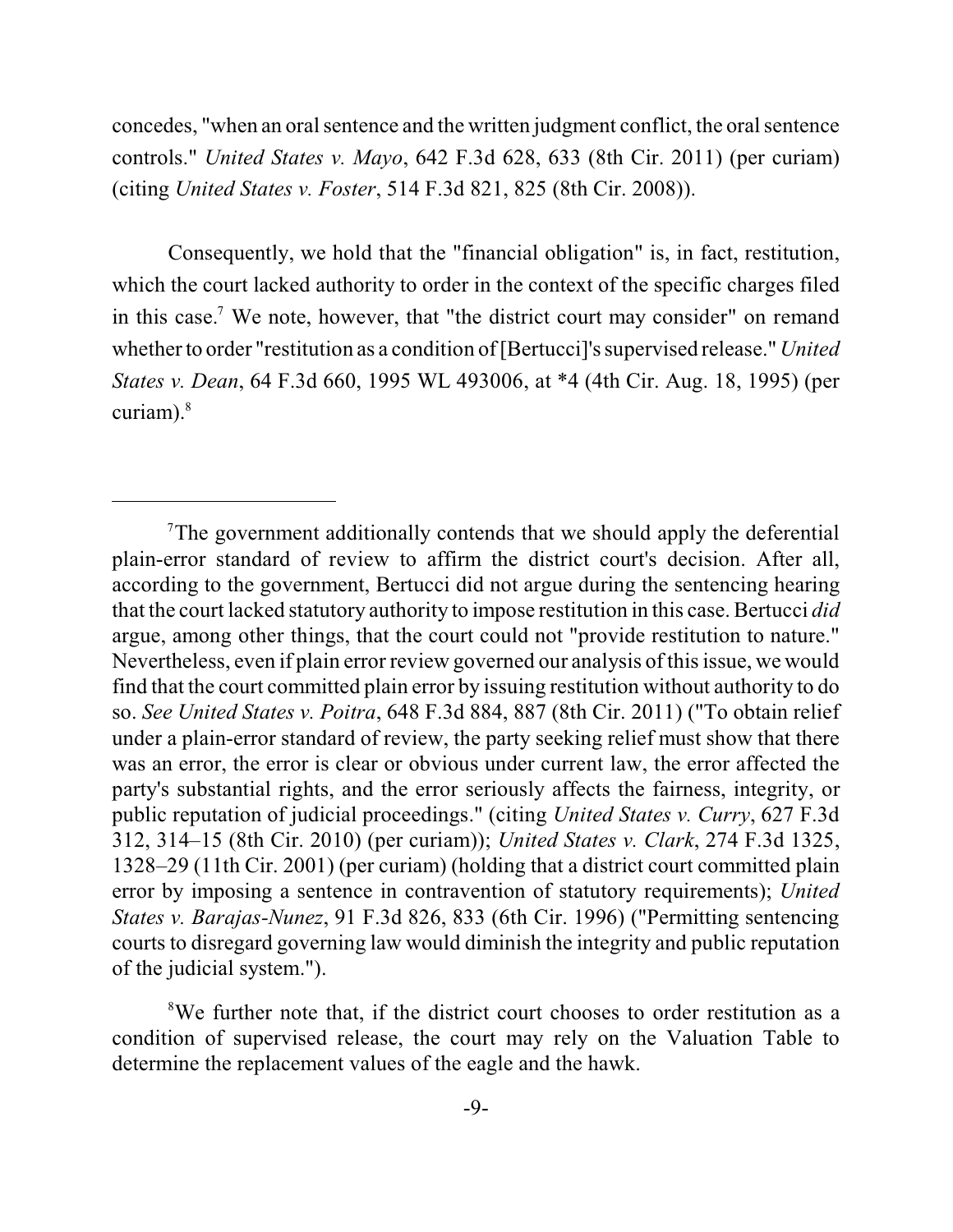# C. *Counseling*

District courts have "broad discretion" in fashioning special conditions of supervised release, provided those conditions "meet the requirements of 18 U.S.C. § 3583(d)." *United States v. Davis*, 452 F.3d 991, 994 (8th Cir. 2006) (citing *United States v. Andis*, 333 F.3d 886, 893 (8th Cir. 2003) (en banc)).

Section 3583(d) first requires that the condition be "reasonably related" to the nature and characteristics of the offense and the defendant, the deterrence of criminal conduct, the protection of the public from any further crimes of the defendant, and the defendant's correctional needs. 18 U.S.C. §§ 3583(d)(1), 3553(a)(1), (a)(2)(B), (a)(2)(C), (a)(2)(D); *United States v. Crume*, 422 F.3d 728, 732–33 (8th Cir. 2005). Second, the condition must not involve any "greater deprivation of liberty than is reasonably necessary" to advance deterrence, protect the public from further crimes by the defendant, and promote the defendant's correctional needs. 18 U.S.C. §§ 3583(d)(2), 3553(a)(2)(B), (a)(2)(C),  $(a)(2)(D)$ . Finally, the condition must be consistent with any pertinent policy statements that the sentencing commission has issued. 18 U.S.C.  $§$  3583(d)(3).

*Id.* at 994–95.

On appeal, the government cites paragraphs 47 and 58 of the PSR, which, according to the government, justify the court's imposition of anger-management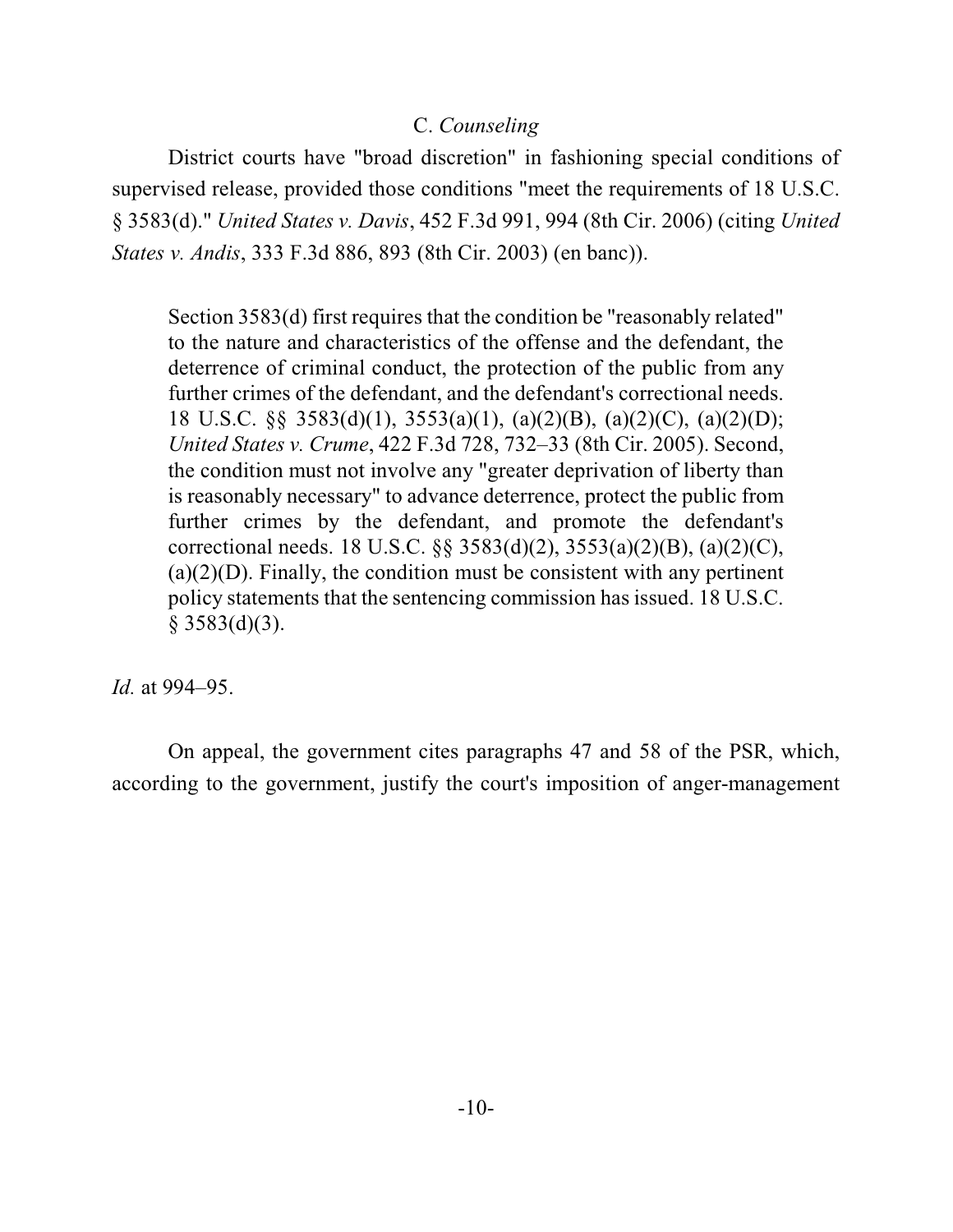counseling as a special condition of supervised release.<sup>9</sup> Those paragraphs provide, in full, the following:

47. The defendant has been arrested for the following offenses in Lancaster and Burt Countiesin Nebraska and in the Omaha Tribal Court, of which all charges were dismissed; theft [x2]; failure to appear; DUI [x2]; false statement to police; DUS; escape; assault; criminal mischief [x2]; aggravated assault; simple assault; flight to avoid arrest; possession of a controlled substance; and domestic abuse.

\* \* \*

58. In 2009, the defendant completed the following courses in the Douglas County Jail: Addiction Class; Boundaries; Cognitive Life Choices; HIV Prevention; Reactive Behavior; and Recovery Class.

These paragraphs fail to establish the factual or evidentiary basis necessary to impose anger-management counseling. To be sure, paragraph 47 does contain allegations that, *if* proven true, would support the district court's decision. But paragraph 47 specifically notes that "all" these charges "were dismissed"—meaning the entire paragraph consists of only bare and unproven accusations of misconduct

<sup>&</sup>lt;sup>9</sup>Multiple other paragraphs in the PSR referred to prior assaults that Bertucci allegedly committed. Bertucci objected to the assault allegations, however, and, asthe government concedes, "it made no effort to prove up" the allegations in those paragraphs. Consequently, because the district court elected not to hold an evidentiary hearing with respect to those disputed facts, the court could not consider them in fashioning special conditions of supervised release. *United States v. Morehead*, 375 F.3d 677, 679 (8th Cir. 2004) ("When a defendant disputes material facts in his PSR, the sentencing court must either refuse to take those facts into account or hold an evidentiary hearing." (citing *United States v. Delpit*, 94 F.3d 1134, 1154 (8th Cir. 1996))).